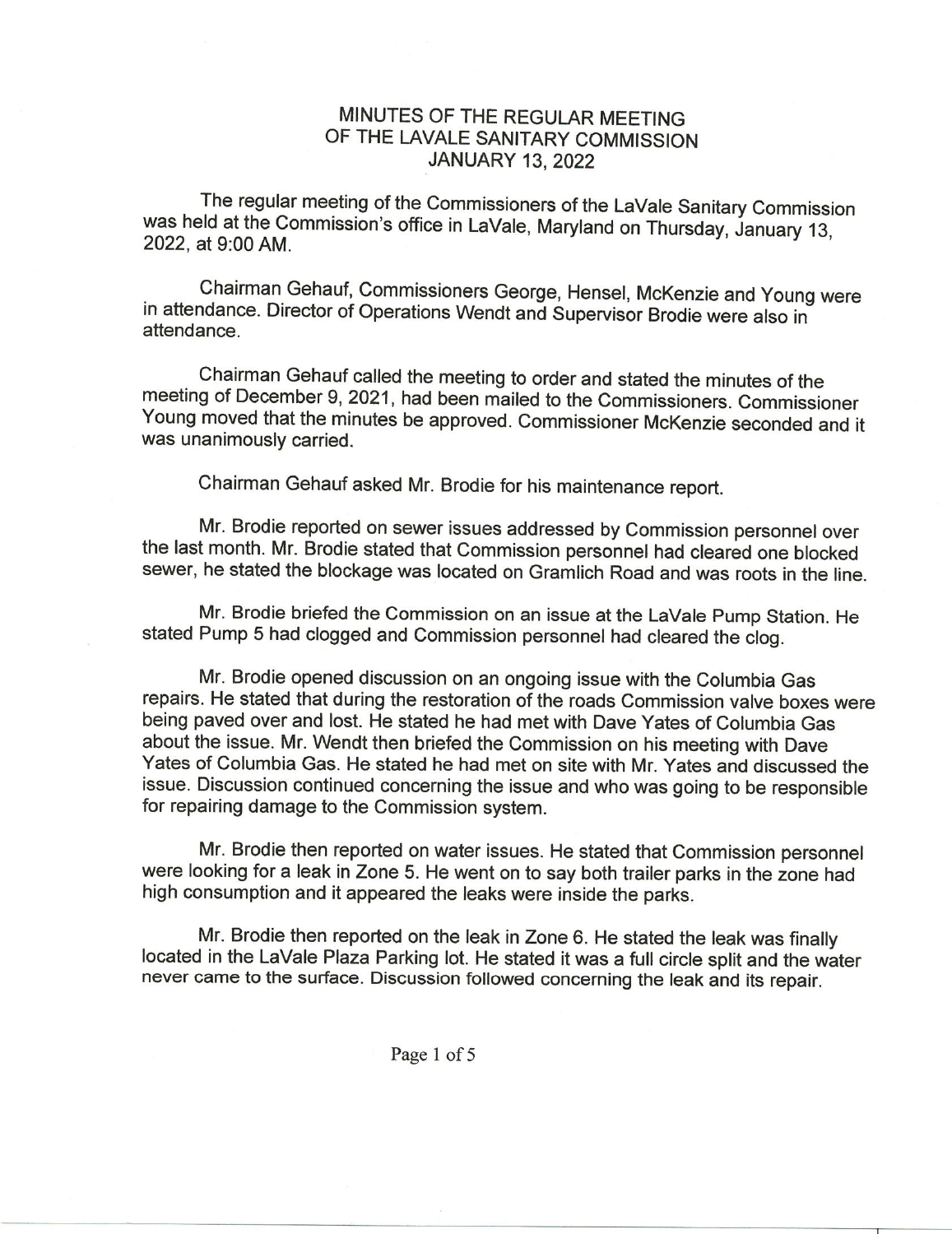Mr. Wendt then presented the Commission with copies of the Water, Sewer, and Revenue reports for December 2021.

During November 2021, lost water was 59,119gallons per day.

During December 2021, lost water was 77,774 gallons per day.

Discussion continued concerning the reports. Commissioner Gehauf questioned the increase in unaccounted for water in Zone 6.

Under the heading of Active Construction Projects, Mr. Wendt briefed the Commission on the status of the Braddock Run-Jennings Run sewage conveyance improvement project. He stated the project was under way and the construction of the launch pit for the tunnel boring machine had begun. He stated that progress was extremely slow, and the project was already behind schedule. Discussion followed concerning the project and issues that had arisen during the first few weeks of the project. Mr. Wendt stated he would continue to monitor the project and make decisions that were in the best interest of the Commission. Chairman Gehauf questioned the Commissions ability to request changes at the next progress meeting. Commissioner Young stated he would address the issues.

Under the heading of Communications, Mr. Wendt briefed the Commission on the PACE reception. He stated that because of COVID-19 the reception had been pushed back until March of 2022. He went on to say that a virtual meeting was scheduled for January 20, 2022, at which time the Winchester Road Water Main project would be presented. He presented the Commission with a draft copy of the application for financial assistance. Discussion continued concerning the application. Commissioner Young asked that a revision to the allocation of funds be made before submission. Mr. Wendt stated he would have the change incorporated in the application.